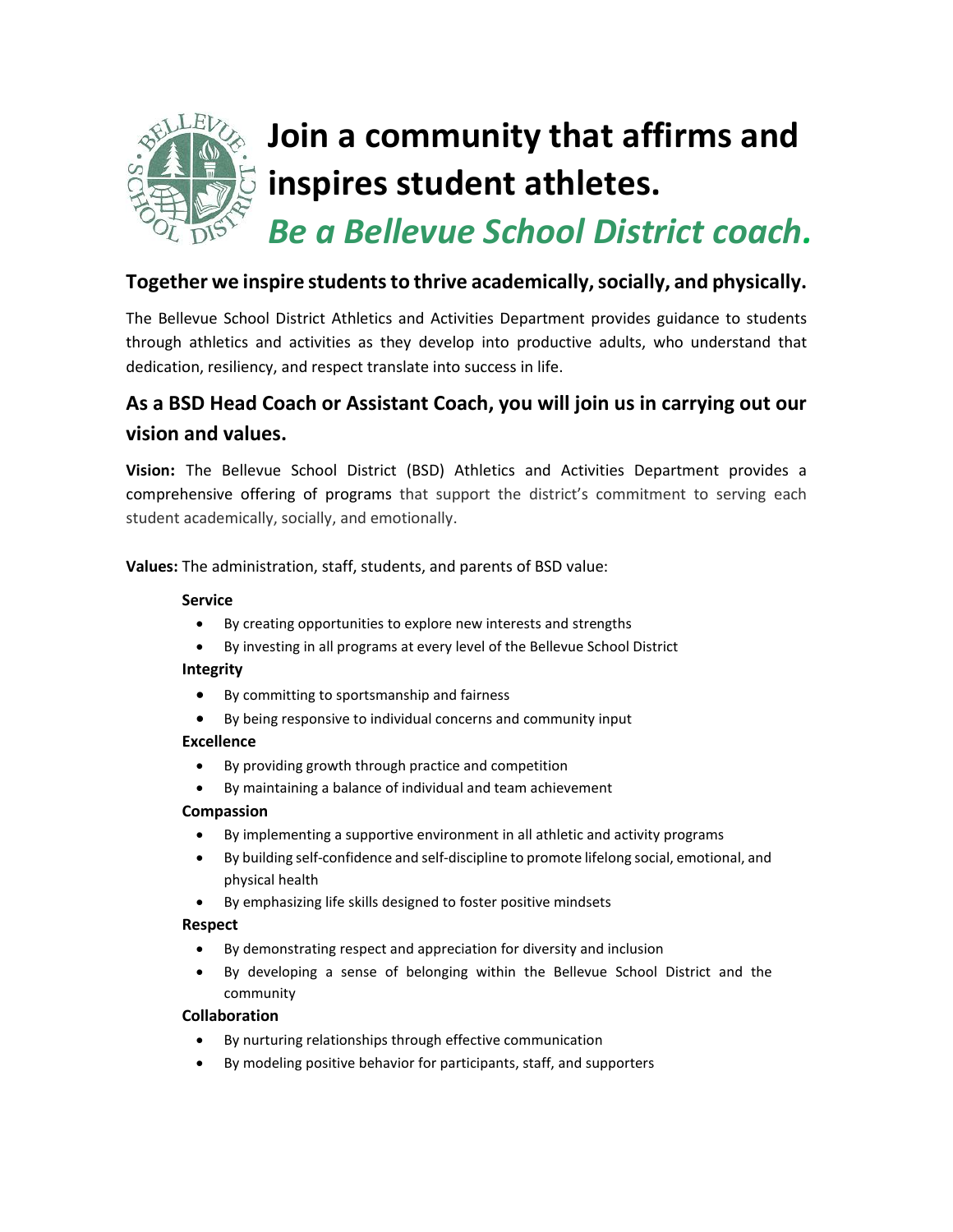## **COACHING IN THE BELLEVUE SCHOOL DISTRICT**

The role of all Bellevue School District (BSD) coaches is to establish a tone and direction for each athletic program in alignment with the district's instructional initiatives and the Athletics and Activities Department's Vision, Values, and Purpose. The main goal of all BSD athletic programs is to provide as many opportunities as possible for participating students to develop as people, students, and athletes – which leads to a positive and productive life. We are seeking head coaches and assistant coaches who are passionate about their sport and share this common goal for their student athletes.

### **HIGH SCHOOL SPORTS**

| <b>Fall Season</b>                                                                                                                                                         | <b>Winter Season</b>                                                                              | <b>Spring Season</b>                                                                                                                                               |
|----------------------------------------------------------------------------------------------------------------------------------------------------------------------------|---------------------------------------------------------------------------------------------------|--------------------------------------------------------------------------------------------------------------------------------------------------------------------|
| Cross Country (Boys/Girls)<br>Football<br>Golf (Boys)<br>Soccer (Girls)<br>Swim and Dive (Girls)<br>Tennis (Boys)<br>Volleyball<br>Water Polo (Boys)<br>Cheer (year-round) | Basketball (Boys)<br><b>Basketball (Girls)</b><br>Gymnastics<br>Swim and Dive (Boys)<br>Wrestling | <b>Badminton</b><br>Baseball<br>Softball<br>Golf (Girls)<br>Lacrosse (Boys)<br>Lacrosse (Girls)<br>Soccer (Boys)<br>Tennis (Girls)<br>Track and Field (Boys/Girls) |
| Drill                                                                                                                                                                      |                                                                                                   | Water Polo (Girls)                                                                                                                                                 |

## **RESOURCES FOR BELLEVUE SCHOOL DISTRICT COACHES**

- **District Athletics Information**: [https://bsd405.org/departments/athletics-activities/.](https://bsd405.org/departments/athletics-activities/)
- **The WIAA Handbook**[: http://www.wiaa.com/](http://www.wiaa.com/) and click on "Publications", then "Handbook"
- **The SeaKing District 2 Handbook**:<http://www.wiaadistrict2.com/> and click on "Policies/Handbooks"
- **The KingCo Conference Handbook**: <http://www.kingcoathletics.com/> and click on "KingCo Handbook"
- **BSD Policies and Procedures**:<http://www.bsd405.org/about/policies-procedures/>
	- o A list of relevant Board Policies and Procedures can also be found in **Appendix A.**
- **Collective Bargaining Agreement**[: http://www.bsd405.org/departments/hr/cba/](http://www.bsd405.org/departments/hr/cba/)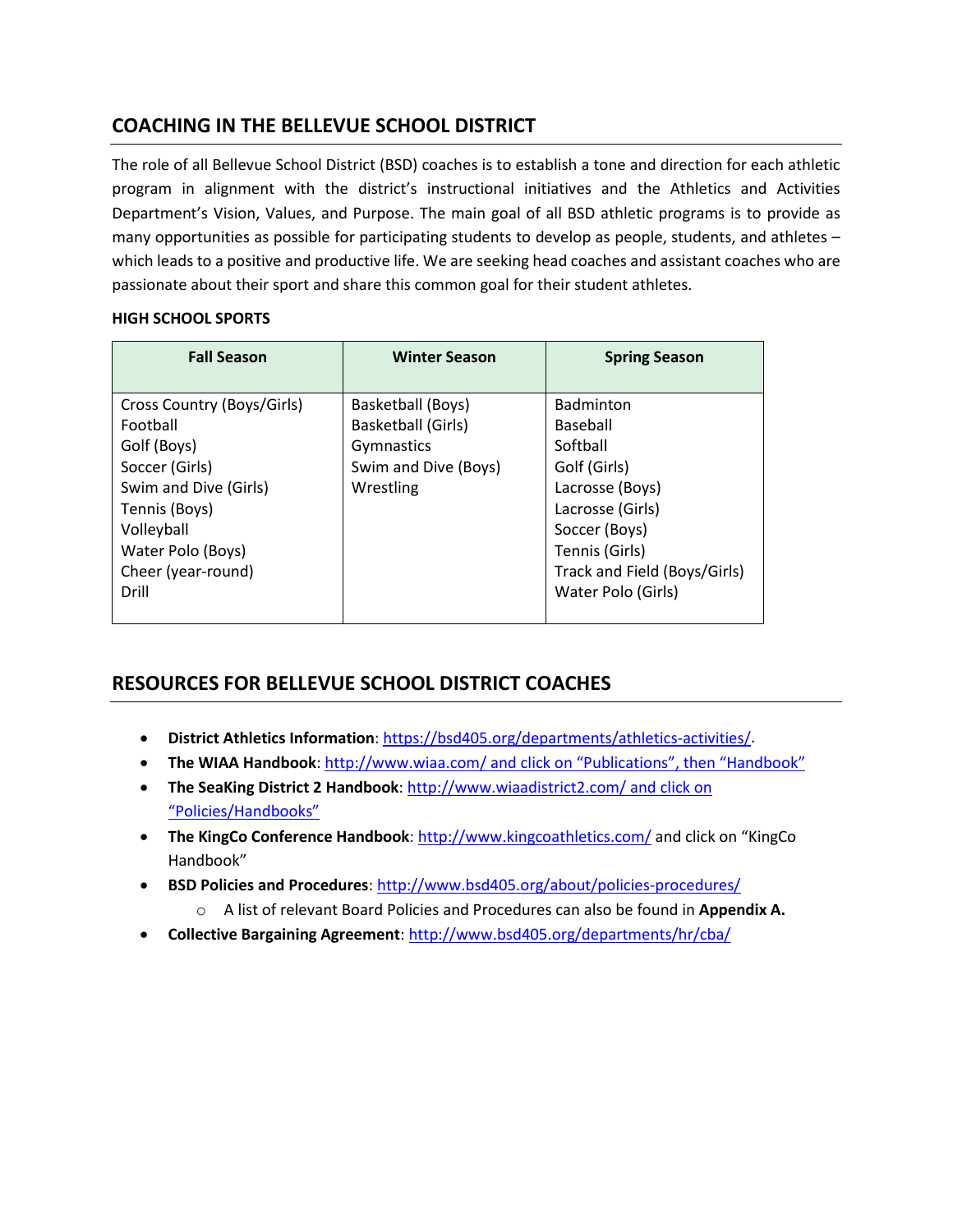## **HOW TO APPLY FOR BSD COACH POSITION**

### **HIRING AND COMPENSATION**

- Coach hiring can occur throughout the year for specific coaching positions at one of the four district high schools. Visit the Bellevue School District Employment website to see current available positions at[: https://bsd405.tedk12.com/hire/index.aspx](https://bsd405.tedk12.com/hire/index.aspx)
- Coaches are compensated through four different stipends\*:
	- o Regular season stipend for regular season work (the stipend amount varies by sport/time committment)
	- $\circ$  Out of Season Stipend paid twice during the school year to all active coaches to compensate for planning and preparing for the regular season
	- $\circ$  Post Season Stipend payment for hours worked during post season play (if applicable)
	- $\circ$  Summer Stipend payment for hours worked during summer activities/camps

For Coaches Salary (Stipend) Schedule, see the Coaches Salary Schedule in the Collective Bargaining Agreement[: http://www.bsd405.org/departments/hr/cba/](http://www.bsd405.org/departments/hr/cba/)

### **TIME COMMITMENT**

- The time commitment varies by sport. The time commitment for the regular season is 12 weeks of practices and games/matches.
- Post season paid hours vary from season to season. Coaches have the option to participate in summer activities which are paid through a summer stipend.

### **COACHING POSITION GENERAL DESCRIPTIONS**

### **ASSISTANT COACH**

**DUTIES & RESPONSIBILITIES:** (These duties are a representative sample; position assignments may vary.)

• Support the high school in its entire program and strive to improve his/her professional relations with the educational system as well as the coaching profession;

- Be loyal to and support the head coach in conducting the athletic program of that particular sport;
- Be fully aware of the number of games, matches, etc., as specified by the WIAA;

• Assume any duties assigned to him/her by the head coach pertaining to the overall athletic program of that particular sport;

- Assist the Head Coach in all matters relative to the sports season;
- Accompany and direct the assigned team to all games and practices;
- Assume the responsibilities of the Head Coach in the absence of the Head Coach if so designated;
- Be accountable to the Head Coach, Athletic Director, and Principal. Any questions should be directed to any of them;
- Comply with WIAA coaching clock hour program;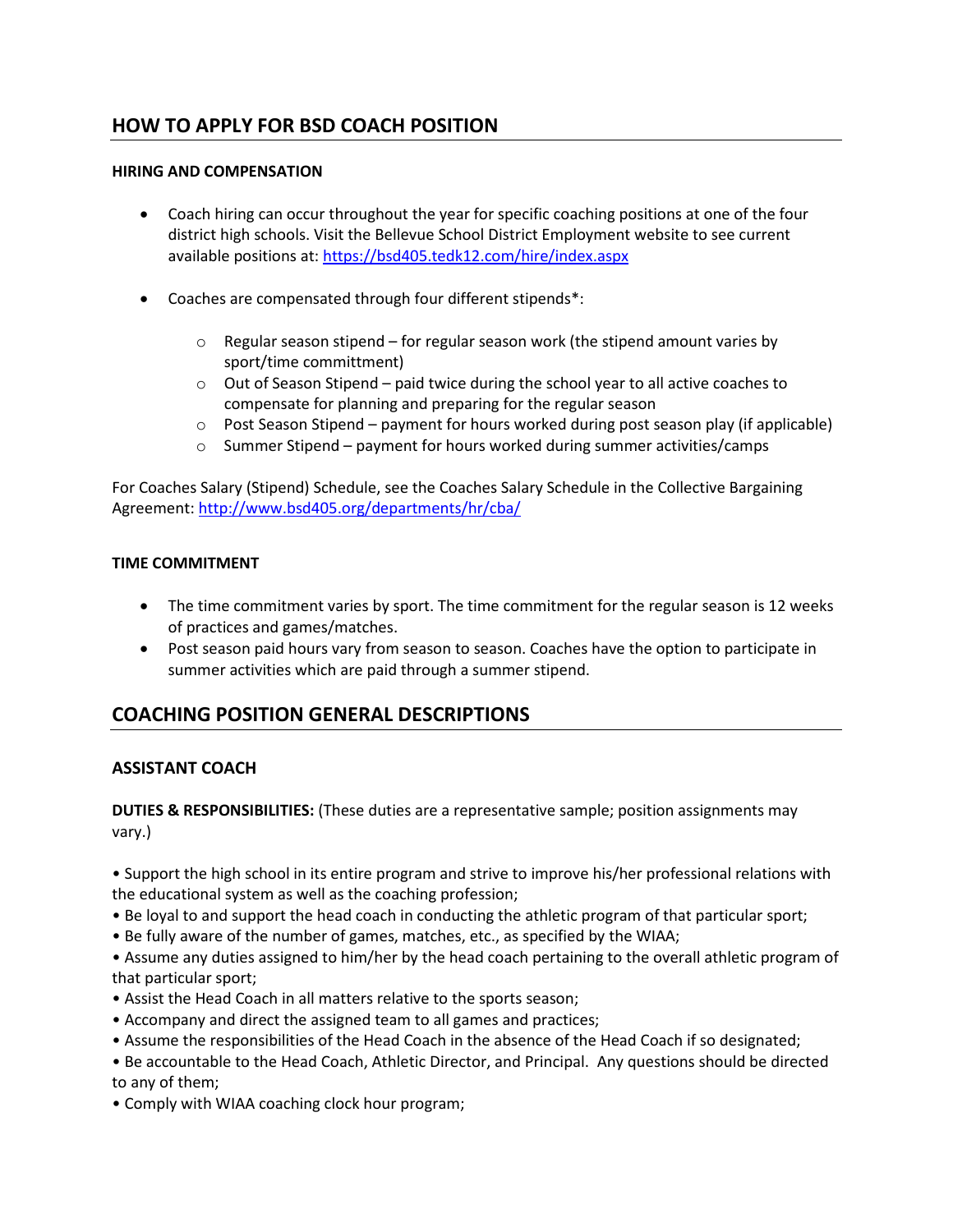• Assume all other responsibilities as may be assigned.

### **REPORTING RELATIONSHIPS:**

• Reports to and is directly supervised by the Head Coach or the Athletic Director.

### **EDUCATION & EXPERIENCE** (positions in this class typically require):

### **Required:**

- High School diploma or equivalent.
- Must be at least 19 years of age.

• Hold a current first aid and CPR card, proof of valid first aid and CPR cards must be provided prior to job offer.

**LICENSING REQUIREMENTS** (positions in this class typically require):

• None

### **PHYSICAL REQUIREMENTS:**

- Positions in this class typically require stooping, kneeling, crouching, reaching, standing, walking, pushing, pulling, lifting, finger dexterity, grasping, talking, hearing, seeing, and repetitive motions.
- Medium Work: Exerting up to 50 pounds of force occasionally, and/or up to 20 pounds of force frequently, and/or up to 10 pounds of force constantly to move objects.
- May work outdoors in inclement weather. May require physical mobility to move through a school campus, including up and down stairs and inside and outside.

### **CONDITIONS OF EMPLOYMENT:**

Athletic Salary Schedule stipend dependent upon experience for the season. Contact the Athletic Director for salary range information.

### **HEAD COACH**

**DUTIES & RESPONSIBILITIES:** (These duties are a representative sample; position assignments may vary.)

• Has responsibility and leadership for overall supervision of his/her program at all levels

• Organizes his/her program so that it is consistent with the district and high school philosophy, goals and objectives.

• Has the main responsibility for striving to build good sportsmanship and developing good public relations in the school and community.

- Follows all rules, policies and procedures of the League, District, and school.
- Prepares public information releases regarding his/her particular sport.
- Comply with WIAA coaching clock hour program.
- Keeps abreast of new knowledge, ideas and techniques relating to his or her sport.

• Assists the Athletic Director in the coordination of scheduling events for the sport (usually non-league contests and tournaments).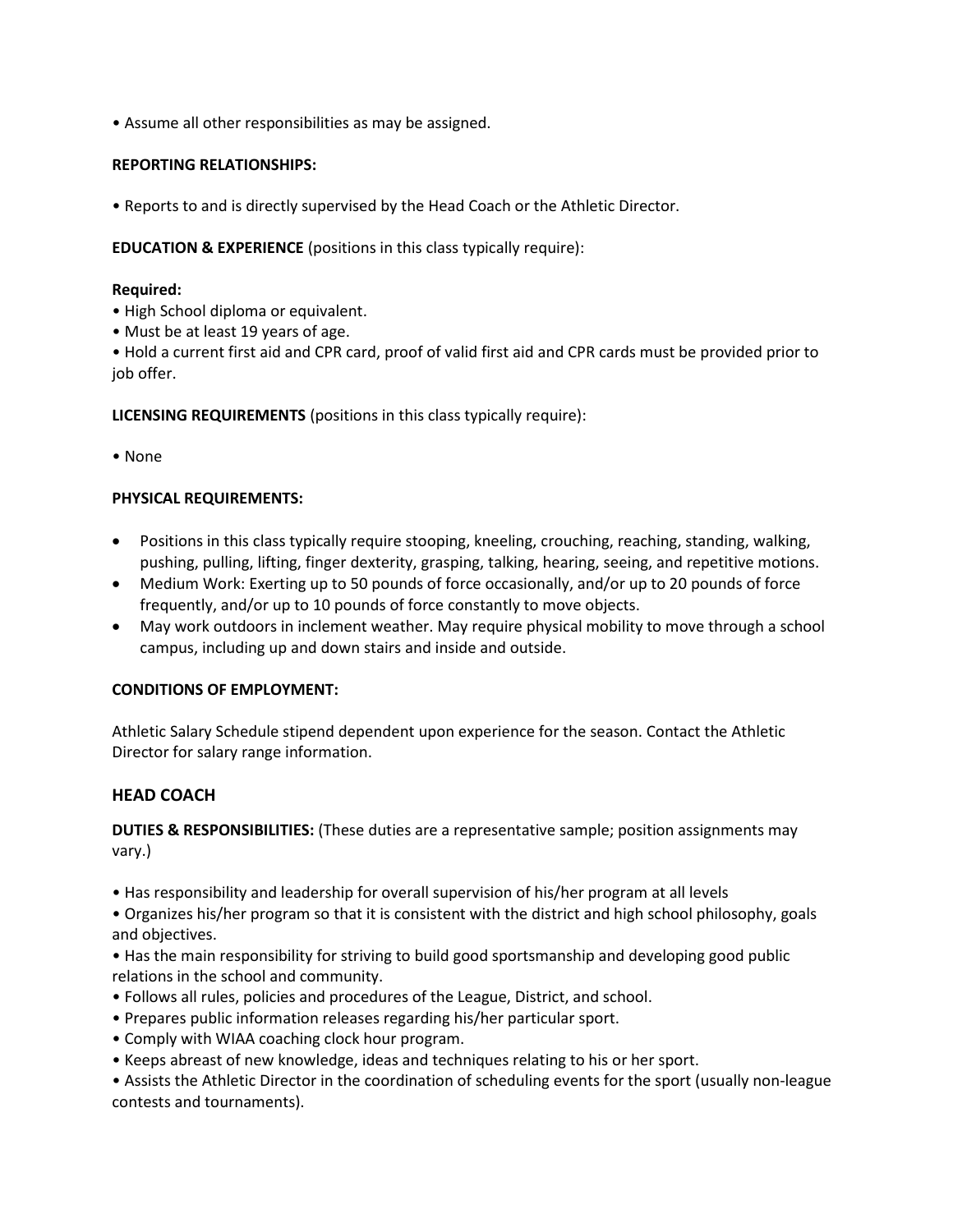• Is responsible for drafting and submitting a budget for his/her sport and following rules and procedures for incurring and tracking expenditures and revenues.

• Is responsible for practice sessions for his/her sport within the confines of the time(s) agreed upon by the head coach and Athletic Director.

- This time will include the supervision of the locker room.
- Is responsible for keeping records for and from the Athletic Director and/or principal.
- Is responsible for attending all meetings (district and league) pertaining to his/her sport.
- Is responsible for the general health and welfare and safety of athletes.

• Is aware of all safety procedures necessary for their specific sport and relays these procedures to the assistant coaches, athletes and parents.

• Administers a student interest survey/evaluation at the conclusion of the season and gives the surveys and the results of the survey to the Athletic Director.

• Writes an annual report at the end of the season that evaluates his/her program and makes recommendations for improvement.

• Is responsible for conducting and filing an Assistant Coach's Evaluation.

• Is in charge of assignments and duties of the assistant coaches (volunteer and contracted) working with his/her sport.

• Is responsible for assuring that all rules, procedures and policies are followed.

• Is responsible for the general upkeep, protection, distribution, collection and inventory of all equipment.

• Is responsible for the appropriate use of school facilities and property.

• The Head Coach or designee must organize, direct, and supervise practice sessions and dressing room facilities any time they are being used by his/her team members.

• The Head Coach must ride the bus to/from all events and follow rules governing in and out-of-state travel.

### **REPORTING RELATIONSHIPS:**

• Reports to and is directly supervised by the Athletic Director.

**EDUCATION & EXPERIENCE** (positions in this class typically require):

### **Required:**

- High School diploma or equivalent.
- Must be at least 19 years of age.

• Hold a current first aid and CPR card, proof of valid first aid and CPR cards must be provided prior to job offer.

### **LICENSING REQUIREMENTS** (positions in this class typically require):

• None

### **PHYSICAL REQUIREMENTS:**

- Positions in this class typically require: stooping, kneeling, crouching, reaching, standing, walking, pushing, pulling, lifting, finger dexterity, grasping, talking, hearing, seeing, and repetitive motions.
- Medium Work: Exerting up to 50 pounds of force occasionally, and/or up to 20 pounds of force frequently, and/or up to 10 pounds of force constantly to move objects.